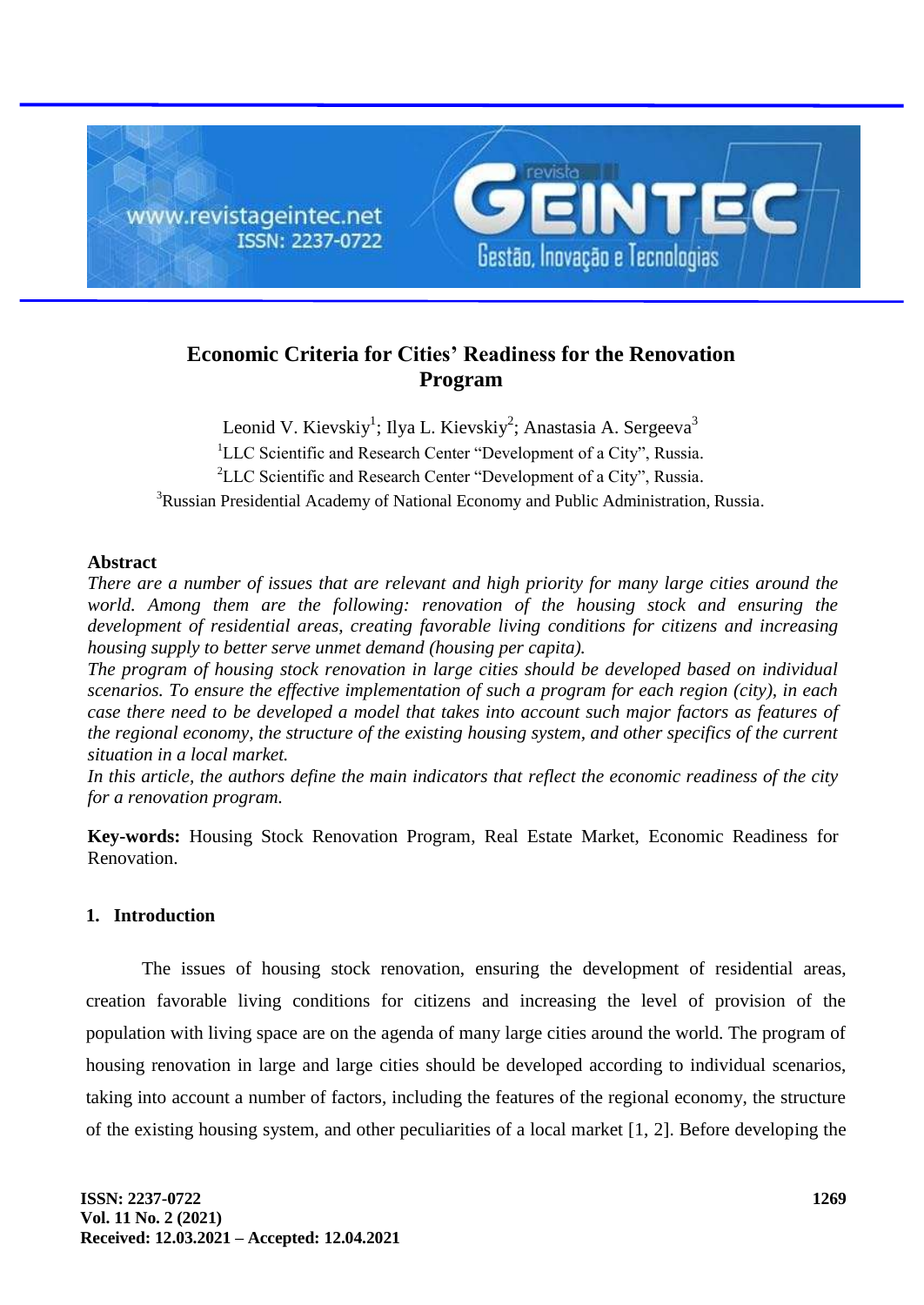program, it is necessary to study the main indicators reflecting the economic readiness of a city for renovation.

In this article we focus on criteria characterizing the need and potential for renovation. As an illustrative example we use regions of the Russian Federation, where the 20 largest cities of Russia (in terms of population are located). 15 of them are cities with a resident population of one million or more people (as of January 1, 2020) – Table 1.

| N <sub>2</sub> | <b>City</b>         | <b>Housing</b><br>commissioning in<br>2019, thousand<br>sq. m. | <b>Proportion of buildings</b><br>(by area) that are<br>potential participants<br>in the renovation<br>program to the housing<br>stock in the city $(Z)$ , % | <b>Total area of</b><br>housing to be<br>replaced,<br>thousand sq.<br>m. | <b>Construction cost of</b><br>1 sq. m. of housing<br>in a region, (Dec.<br>2019), thousand<br>rubles / sq. m. |
|----------------|---------------------|----------------------------------------------------------------|--------------------------------------------------------------------------------------------------------------------------------------------------------------|--------------------------------------------------------------------------|----------------------------------------------------------------------------------------------------------------|
| $\mathbf{1}$   | $\overline{2}$      | $\overline{3}$                                                 | $\overline{\mathbf{4}}$                                                                                                                                      | 5                                                                        | 6                                                                                                              |
| $\mathbf{1}$   | Moscow <sup>*</sup> | 5 0 2 1                                                        | 7%                                                                                                                                                           | 16 400                                                                   | 96,67                                                                                                          |
| $\overline{2}$ | St. Petersburg      | 3 4 7 1                                                        | 21%                                                                                                                                                          | 29 692                                                                   | 89,43                                                                                                          |
| 3              | Krasnodar           | 1850                                                           | 16%                                                                                                                                                          | 5 6 1 6                                                                  | 47,28                                                                                                          |
| $\overline{4}$ | Yekaterinburg       | 1 3 4 4                                                        | 25%                                                                                                                                                          | 9 5 8 0                                                                  | 60,21                                                                                                          |
| 5              | Rostov-on-<br>Don   | 1 2 5 9                                                        | n/a                                                                                                                                                          | n/a                                                                      | 54,03                                                                                                          |
| 6              | Voronezh            | 1 2 1 7                                                        | 23%                                                                                                                                                          | 7 1 6 1                                                                  | 44,75                                                                                                          |
| 7              | Tyumen              | 1 0 9 0                                                        | n/a                                                                                                                                                          | n/a                                                                      | 56,37                                                                                                          |
| 8              | Novosibirsk         | 1 0 6 1                                                        | 29%                                                                                                                                                          | 12 3 43                                                                  | 52,65                                                                                                          |
| 9              | Kazan               | 1 0 1 4                                                        | 32%                                                                                                                                                          | 10 614                                                                   | 57,07                                                                                                          |
| 10             | Saratov             | 908                                                            | n/a                                                                                                                                                          | n/a                                                                      | 40,31                                                                                                          |
| 11             | Krasnoyarsk         | 893                                                            | 34%                                                                                                                                                          | 9410                                                                     | 48,17                                                                                                          |
| 12             | Ufa                 | 720                                                            | 24%                                                                                                                                                          | 6433                                                                     | 58,29                                                                                                          |
| 13             | Samara              | 619                                                            | 29%                                                                                                                                                          | 9875                                                                     | 54,12                                                                                                          |
| 14             | Chelyabinsk         | 612                                                            | 32%                                                                                                                                                          | 10 10 2                                                                  | 39,50                                                                                                          |
| 15             | Perm                | 543                                                            | 21%                                                                                                                                                          | 5 4 4 2                                                                  | 49,86                                                                                                          |
| 16             | Izhevsk             | 417                                                            | n/a                                                                                                                                                          | n/a                                                                      | 45,02                                                                                                          |
| 17             | Volgograd           | 412                                                            | 35%                                                                                                                                                          | 8 8 4 3                                                                  | 46,36                                                                                                          |
| 18             | Nizhny<br>Novgorod  | 358                                                            | 27%                                                                                                                                                          | 8 5 6 0                                                                  | 59.00                                                                                                          |
| 19             | Omsk                | 307                                                            | 29%                                                                                                                                                          | 8 3 5 4                                                                  | 42,34                                                                                                          |
| 20             | Togliatti           | 176                                                            | n/a                                                                                                                                                          | n/a                                                                      | 54,12                                                                                                          |

Table 1- Housing Construction and Renovation Needs of Largest Cities in Russia

*\* Data are for comparison.*

*Sources of information for Table 1:*

- *The volume of housing commissioning in 2019 is given according to Rosstat data.*
- *The proportion of buildings (by area) that are potential participants in the renovation program was calculated by CIAN Analytical Center ("Rating of the largest regional markets by the*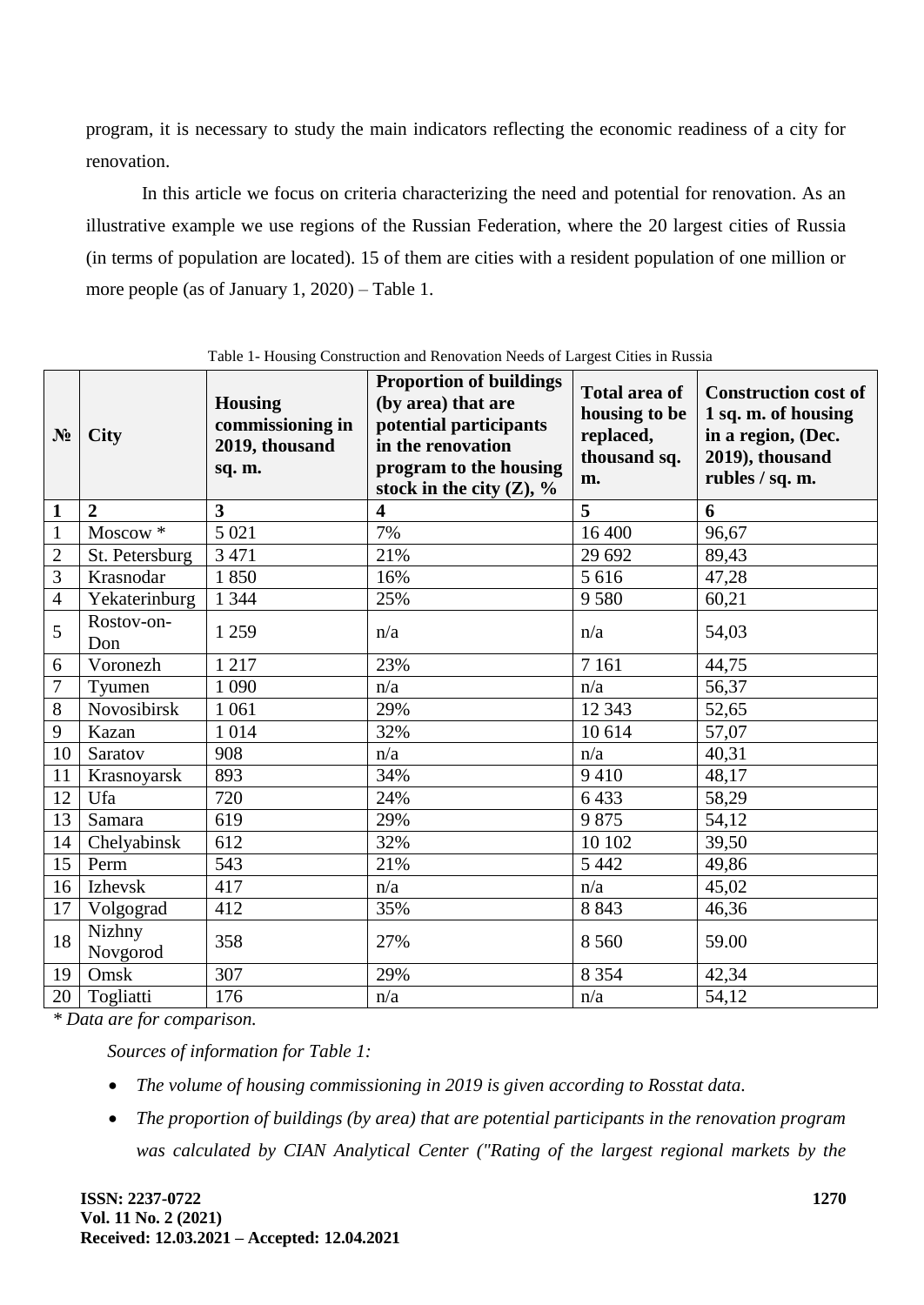*proportion of buildings, that can potentially participate in the renovation program" [https://spb.cian.ru/stati-kazhdyj-pjatyj-dom-v-regionah-mozhet-popast-pod-renovatsiju-](https://spb.cian.ru/stati-kazhdyj-pjatyj-dom-v-regionah-mozhet-popast-pod-renovatsiju-302351/)[302351/\)](https://spb.cian.ru/stati-kazhdyj-pjatyj-dom-v-regionah-mozhet-popast-pod-renovatsiju-302351/).*

- *According to the CIAN Analytical Center methodology, the group of potential participants in a renovation program included four-, five- and six-story panel block houses built in 1955 - 1975, as well as some brick houses with similar characteristics (average floor area of an apartment does not exceed 50 sq. m.). Due to the peculiarities of the CIAN methodology, the indicator has not been calculated for Rostov-on-Don, Tyumen, Saratov, Izhevsk, Togliatti.*
- *In order to estimate the total area of housing to be replaced, the authors use information on the total area of residential premises (Rosstat) as of 2019 and data in column 4.*
- *The data on cost of construction of 1 sq. m. of housing in the regions of the Russian Federation was provided by the Union of Cost Estimating Engineers (as for November 2019) [http://www.souzsmeta.ru/cgi-bin/main.pl.](http://www.souzsmeta.ru/cgi-bin/main.pl) This is the total cost of construction of residential buildings of mass-market, multiplied by one square. m. of the total area of apartments in residential buildings.*

In terms of the volume of new houses commissioned (Table 1), the largest cities of Russia with a comparable population differ significantly. For instance, in Krasnodar more than 1.8 million square meters are being commissioned per year, while and in Omsk, Nizhny Novgorod and Perm there are commissioned less than 550 thousand square meters. At the same time, Krasnodar, Yekaterinburg, Rostov-on-Don and Voronezh have the highest rates in terms of housing commissioning in 2019 per citizen after the obvious leaders of Moscow and St. Petersburg.

At the same time, the indicator of housing per population (the total area of residential premises per capita on average, EMISS, https://fedstat.ru/indicator/40466) varies significantly: from 19.39 in Moscow to more than 30 in Krasnodar and Saratov.

According to the calculations of the CIAN Analytical Center, the largest proportion of houses that have a potential to participate in renovation from the total housing stock of these cities is noted in Volgograd (35%), Krasnoyarsk (34%), Chelyabinsk (32%) and Kazan (32%). These cities developed during the Soviet era as large industrial centers. Broad arrays of five-story buildings were constructed there to provide housing for industrial giants. The smallest number of houses that can be potentially demolished is in Krasnodar (16%), where active housing construction has been completed in the last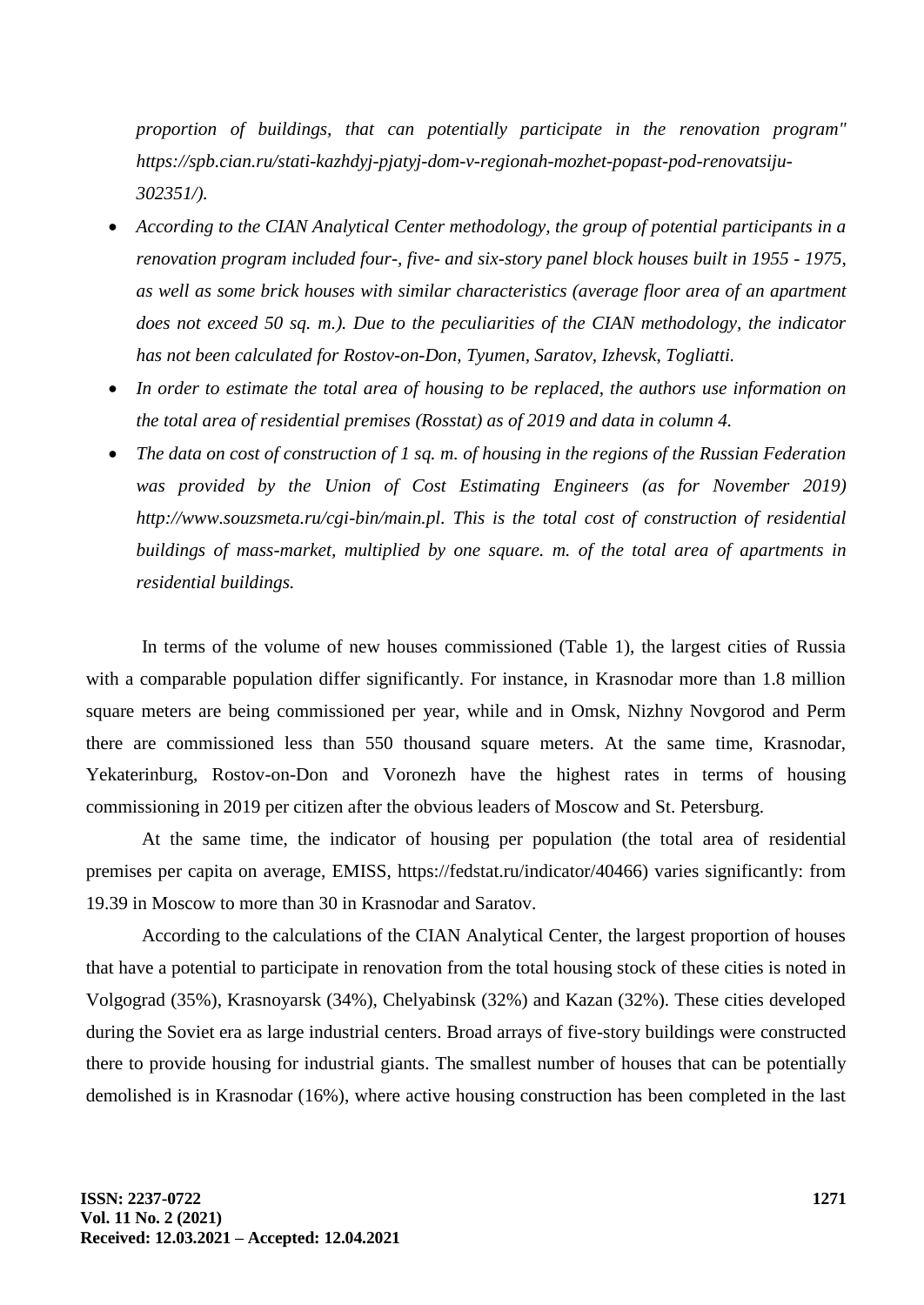15 years. St. Petersburg as well has a relatively low index value (21%), due to the high proportion of pre-revolutionary houses in this city.

While the need of Russian cities to replace the aging and decaying housing stock is obvious (in cases when the overhaul is not possible or economically unjustified), an assessment of the economic feasibility of such a program and the definition of a further strategy for each specific region comes to the fore. If there is no economic feasibility, but a region has an actual need to reorganize areas with housing in disrepair, combination solutions may take place. These solutions imply principles and approaches of renovation at the first stage with the subsequent investors involvement in the program implementation.

It is undoubted, that a renovation program has a complex impact on the social and economic development of the urban environment. However, for the possible implementation of the program economic factors are crucial. Otherwise, it turns out to be a social project, where the requirements and obligations of the renovation program cannot be applied. Thus, for renovation, as for any project evaluated from an economic point of view, economic feasibility is important, i. e. achieving a positive result, while the project generates more money than it is necessary to spend for its implementation. The experience of the renovation in Moscow can be regarded as a prime example [3].

# **2. Methods**

The initial experience accumulated to date in the implementation of the Moscow Renovation Program can be viewed as successful, and its main methodological approaches can be recommended for an expanded use [4]. Within the framework of the Renovation Program in Moscow, as of mid-2020, 700 thousand square meters of housing have already been built (58 houses). There are 148 old houses in the settlement: 18.5 thousand residents have already moved to new apartments, another 10 thousand Muscovites are in the process of moving. 261 houses with a total area of 4.1 million sq. meters are being designed and built, as the Complex of urban planning policy and construction of Moscow reports [\(https://stroi.mos.ru\).](https://stroi.mos.ru)/)

Thus, the city authorities become direct participants in the real estate market, development activities in the city. Moreover previously not stated components of the costs and results of the Renovation Program appear.

The key cost item for the program is the cost of construction of residential buildings (which includes both housing for resettlement and for sale). However, it should be taken into account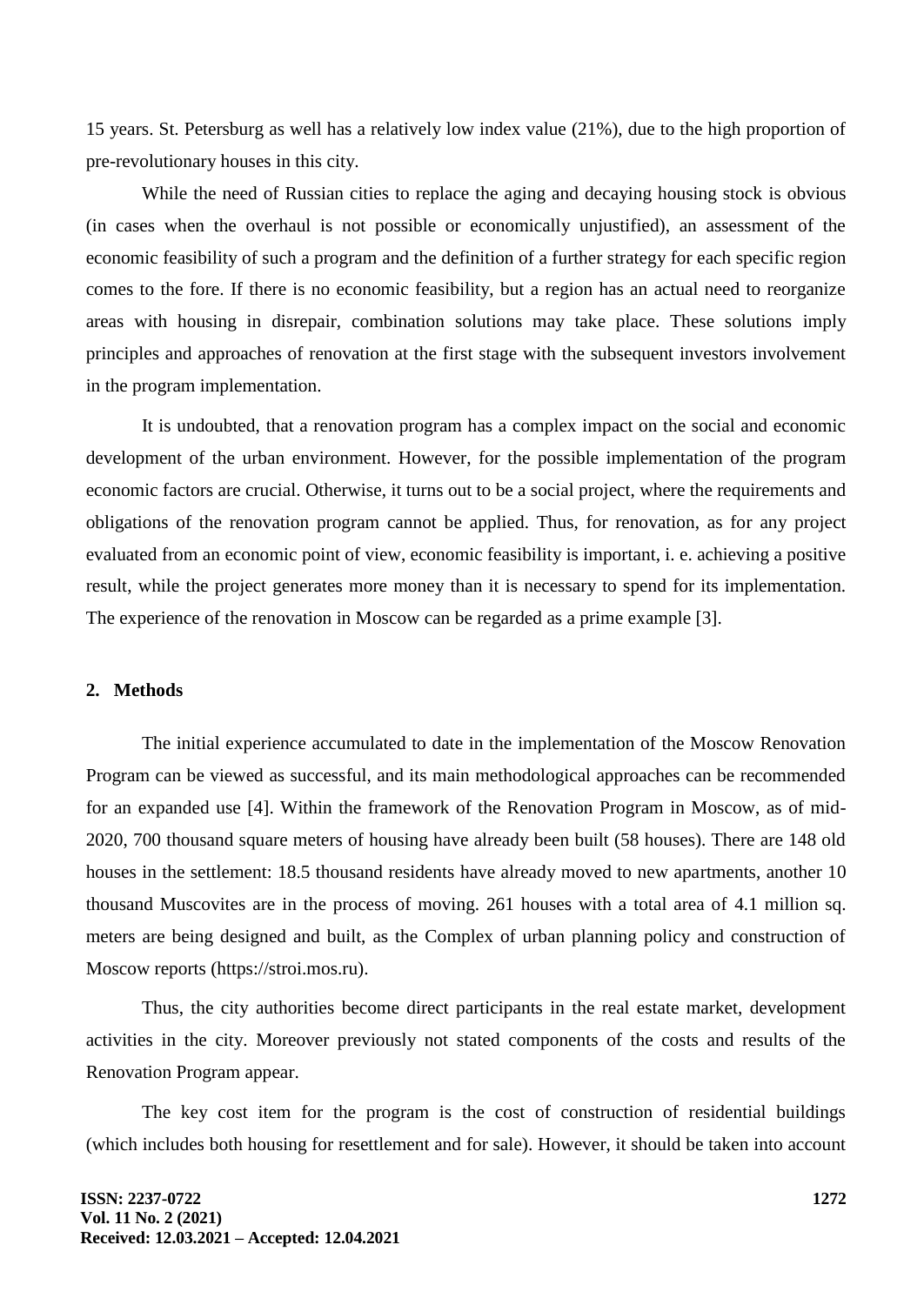that in different cities of the country the situation with the provision of territories with engineering and road transport infrastructure may differ significantly and it requires separate research, and costs in future.

The income part is generated through the purchase of space by residents of the relocated houses, as well as the open sale of housing in renovated houses on the market. Following the principle of economic feasibility, we will accept the positive difference between the cost of housing construction and the sale price of residential real estate as a key factor determining the possibility of renovation.

Next, we will assess the possibility of renovation in cities at the expense of funds initiated by the program itself. We will consider a situation when the financial results exceed the government spending.

Notations are the following:

**I** – income (results) from the sale of housing (then parking spaces and commercial areas can be added).

 $I = S_{\text{safe}} * I_{\text{selling}}$ , где

**S**<sub>sale</sub> – housing for sale (assume that it is of the same type), thousand square meters;

**Iselling** – selling price of 1 sq. m. of housing (market price).

**E** – expenses of construction of housing for resettlement (**Eresettlement**) and housing construction for sale (**Esale**).

These expenses depend on the volume and cost of construction.

 $E = E$ **resettlement** +  $E$ **sale.** 

**Eresettlement = Sresettlement \* Eresettlement**

 $E_{\text{ sale}} = S_{\text{ sale}} * E_{\text{ sale}}$ , where

**S**<sub>**resettlement** – housing area for resettlement,  $S$ <sub>**resettlement** =  $S$ *demolished*  $*$  **K**<sub>resettlement<sub>i</sub></sub></sub></sub>

(**Sdemolished** – demolished area, **Kresettlement** – resettlement rate, the ratio of provided and demolished housing).

**Сresettlement** – construction cost of 1 sq. m. of housing for relocation (for ease of calculations, this cost includes the costs of relocation and demolition).

**Ssale** – housing area for sale.

**Сsale** – construction cost of 1 sq. m. of housing for sale.

Criterion of the explored possibility: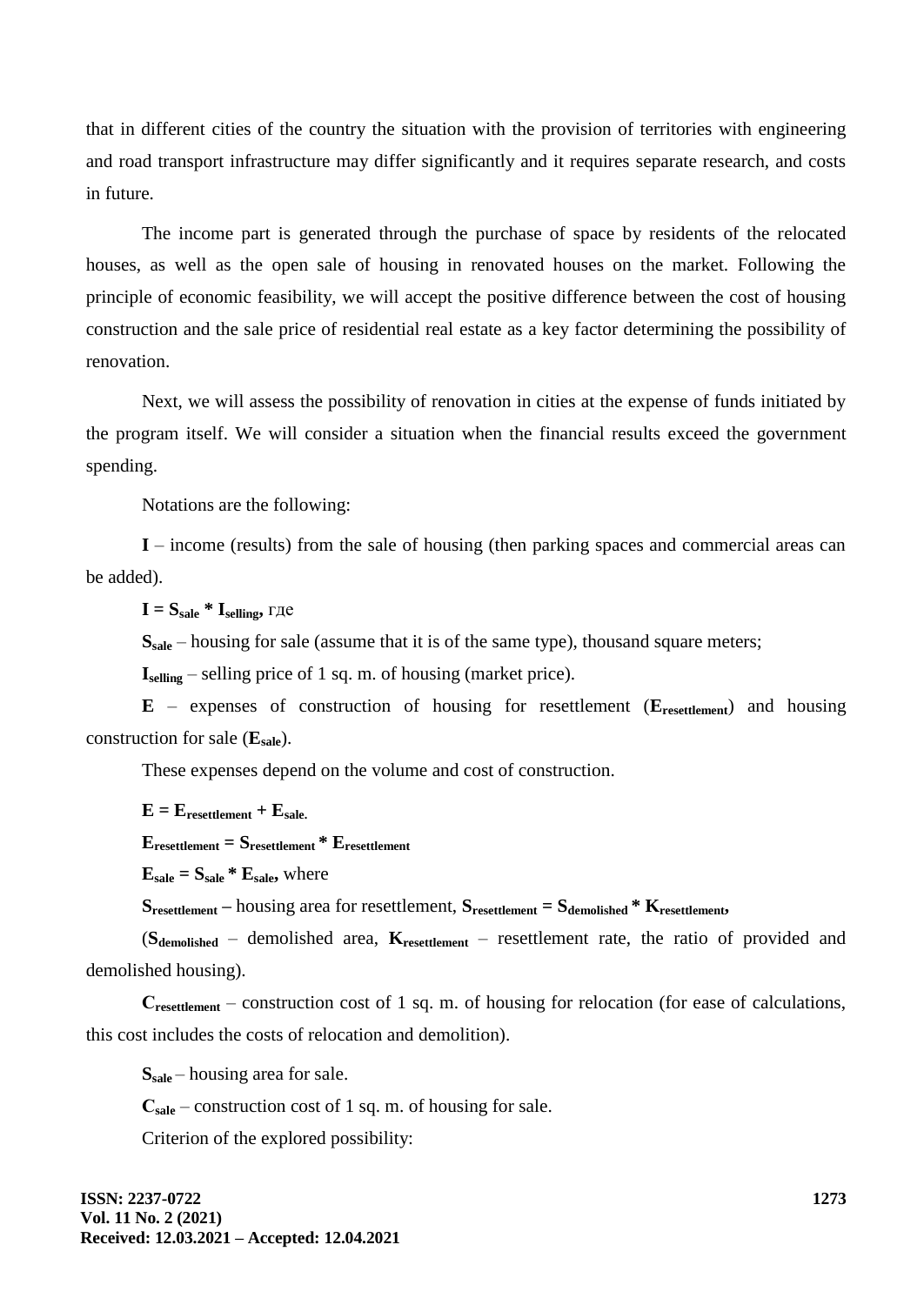$I - E \geq 0$  or **Ssale \* Iselling – Sresettlement \* Сresettlement – Ssale \* Сsale** = 0, hence  $S_{\text{ sale}}$   $(\mathbf{I}_{\text{selling}} - \mathbf{C}_{\text{ sale}}) = S_{\text{resettlement}} * C_{\text{resettlement}}$ 

Next, we will take the difference between the selling price of one square meter of housing and the cost of building one square meter of housing for sale for delta  $(\Delta)$ , that represents a source of funds for renovation:

\n
$$
I_{\text{selling}} - C_{\text{safe}} = \Delta.
$$
\n

\n\n
$$
S_{\text{safe}} * \Delta = S_{\text{resettlement}} * C_{\text{resettlement}}.
$$
\n

\n\n Since it is known that  $S_{\text{resettlement}} = S_{\text{cn}} * K_{\text{resettlement}}$ , hence\n

\n\n
$$
S_{\text{demolished}} * K_{\text{resettlement}} * C_{\text{resettlement}} = \Delta * S_{\text{ sale}}
$$
\n

\n\n
$$
S_{\text{demolished}} = \frac{\Delta * S_{\text{ sale}}}{K_{\text{resettlement}} * C_{\text{resettlement}}}
$$
\n

\n\n (1)\n

The formula 1 allows us to calculate the total area in the replaced housing, which can be demolished (**Sdemolished**) as part of the renovation, if housing built at the expense of the city (**Ssale**) sold on the real estate market and a positive difference between the selling price and the cost of construction  $(\Delta)$  is received. The calculation implies that the construction costs of 1 sq. m of housing for resettlement (**Сresettlement**) and the coefficient of resettlement (**Kresettlement**) for each city can be considered constant values [5, 6], or there can be taken an average value. In this calculation construction cost of 1 sq. m. of housing for resettlement equals the cost of construction of 1 sq. m. m. of housing for sale.

The parameters  $S_{\text{safe}}$  and  $\Delta$  in Formula 1 depend on the market situation in each city: how high is the profitability of home sales and how much new housing the market can absorb. The volume of demolition depends on these parameters linearly.

For the practical organization of renovation processes in cities, the formula 1 can be transformed into a function of the following type  $S_{\text{safe}} = f(S_{\text{demolished}}, Δ)$ . Then we obtain a calculation formula for determining the required volume of sales (2). Summing this volume with the area of housing required for migrants, we obtain the total volume of new construction for renovation.

$$
S_{\text{safe}} = \frac{S_{\text{demolished}*K_{\text{resettlement}*C_{\text{resettlement}}}}{\Delta} \tag{2}
$$

Formula 2 shows the volume of housing for sale needed to be built in order to break even the program.

The ratio  $\frac{A_{resettlement} \times V_{resettlement}}{\Delta}$ , i.e., the dynamic factor in formula 2 is denoted by  $\beta$ .

**ISSN: 2237-0722 Vol. 11 No. 2 (2021) Received: 12.03.2021 – Accepted: 12.04.2021** **1274**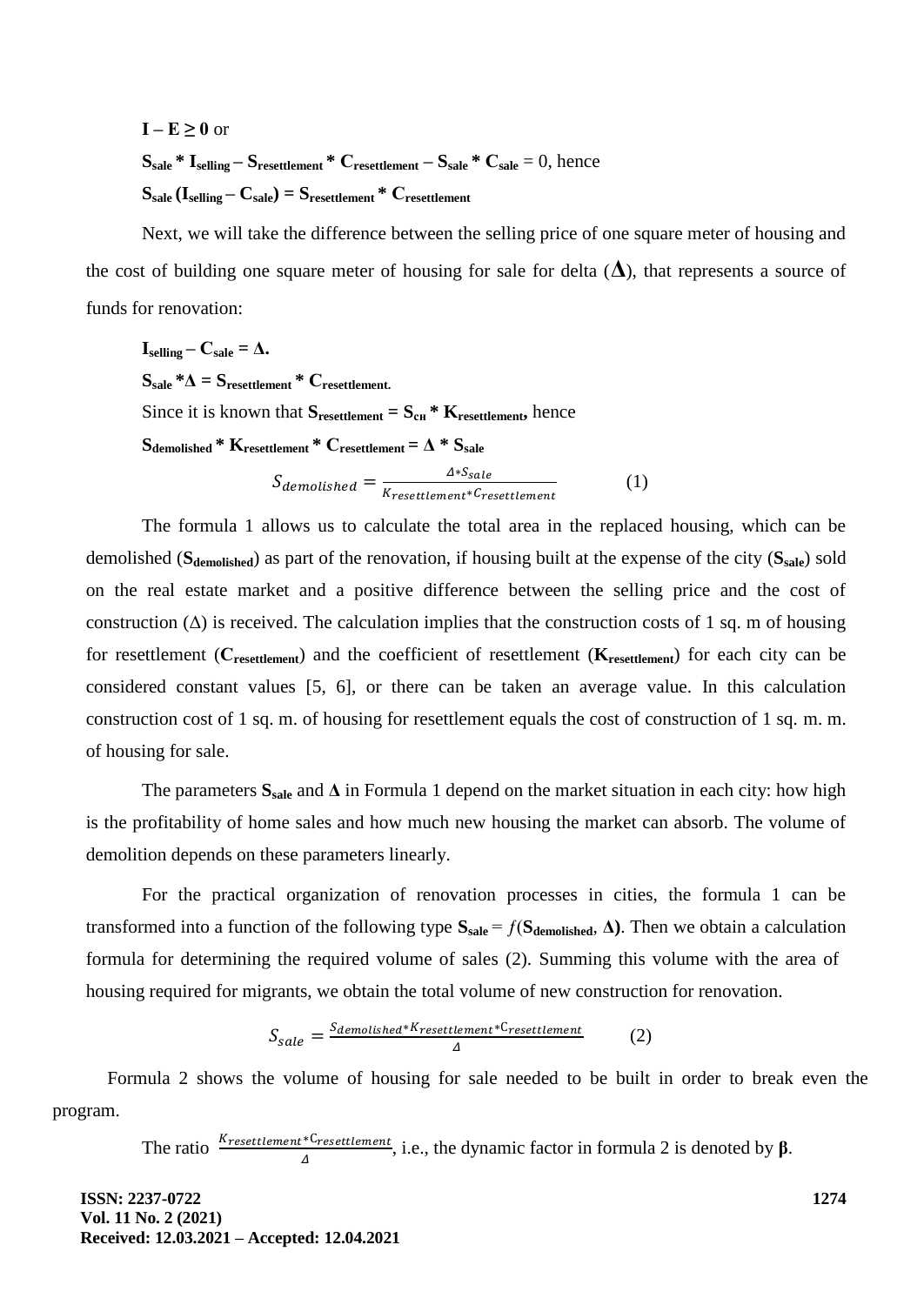$$
\beta = \frac{K_{resettlement} * C_{resettlement}}{\Delta}
$$
 (3)

The **β** multiplier shows how much housing needs to be sold to build 1 sq. m. for resettlement. Taking into account the coefficient **β**, the formula 2 is transformed into a set of linear dependences of the following type:

$$
S_{\text{safe}} = \beta * S_{\text{demolished}} \tag{4}
$$

Further, we will show the formula 4 graphically (Exhibit 1).



Stating the unconditional importance of sales for the implementation of the basic scenario of the renovation program, the authors considering the following questions. Will the new volume of commissioning in a particular city (region) be absorbed by the real estate market? Do the population have sufficient funds to purchase?

### **3. Results and Discussions**

For specific calculations and analysis of actual variations according to formulas 1, 2, 3, 4 and Exhibit 1 we will expand the used statistical base for the 20 largest cities of Russia (Table 2).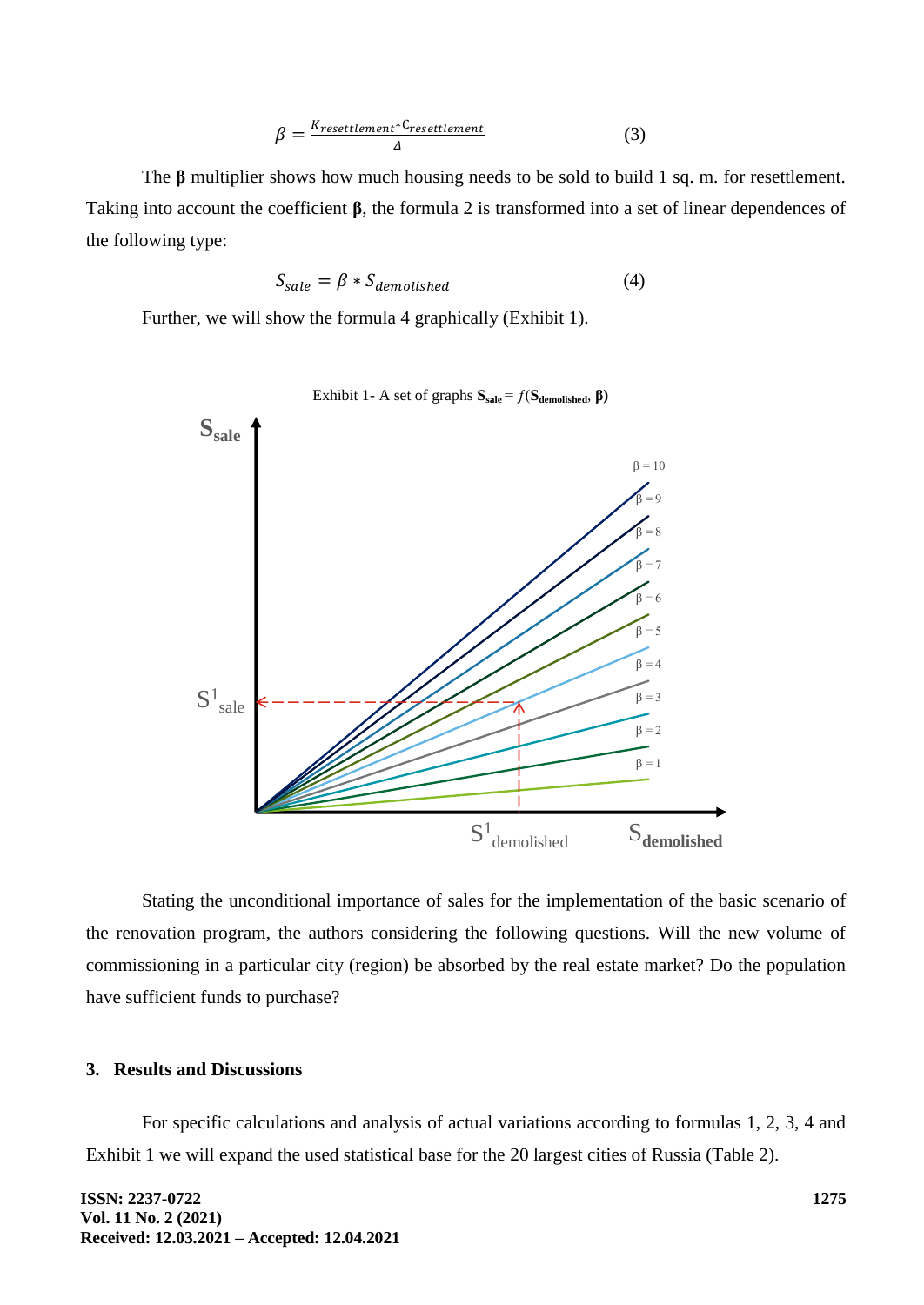| $N_2$           | <b>City</b>        | The difference between the<br>price per square meter in a<br>new housing and the cost of<br>construction |                         | The volume of<br>absorption in the<br>housing market,<br>sq. m. (data on the | The ratio of the<br>average price of 1 sq.<br>meters (the total area)<br>in the primary housing |
|-----------------|--------------------|----------------------------------------------------------------------------------------------------------|-------------------------|------------------------------------------------------------------------------|-------------------------------------------------------------------------------------------------|
|                 |                    | thousand roubles. /<br>sq. m. $(\Delta)$                                                                 | $\frac{0}{0}$           | regions of the Russian<br><b>Federation where the</b><br>cities are located) | market to the average<br>monthly net wages $(\gamma)^*$                                         |
| $\mathbf{1}$    | $\overline{2}$     | $\overline{3}$                                                                                           | $\overline{\mathbf{4}}$ | 5                                                                            | 6                                                                                               |
| $\mathbf{1}$    | Moscow             | 92,83                                                                                                    | 96%                     | 3785300                                                                      | 1,96                                                                                            |
| $\overline{2}$  | St. Petersburg     | 18,40                                                                                                    | 21%                     | 2712887                                                                      | 1,69                                                                                            |
| 3               | Krasnodar          | $-0,61$                                                                                                  | $-1\%$                  | 2 497 675                                                                    | 1,12                                                                                            |
| $\overline{4}$  | Yekaterinburg      | 11,19                                                                                                    | 19%                     | 1893830                                                                      | 1,55                                                                                            |
| 5               | Rostov-on-<br>Don  | $-2,11$                                                                                                  | $-4%$                   | 1709 576                                                                     | 1,33                                                                                            |
| 6               | Voronezh           | 4,10                                                                                                     | 9%                      | 1 120 333                                                                    | 1,40                                                                                            |
| 7               | Tyumen             | 6,13                                                                                                     | 11%                     | 955 095                                                                      | 1,17                                                                                            |
| 8               | Novosibirsk        | 10,68                                                                                                    | 20%                     | 1 602 976                                                                    | 1,51                                                                                            |
| 9               | Kazan              | 22,69                                                                                                    | 40%                     | 1 639 503                                                                    | 2,02                                                                                            |
| 10              | Saratov            | $-10,31$                                                                                                 | $-26%$                  | 1722700                                                                      | 0,91                                                                                            |
| 11              | Krasnoyarsk        | 6,68                                                                                                     | 14%                     | 1567189                                                                      | 1,17                                                                                            |
| 12              | Ufa                | 5,15                                                                                                     | 9%                      | 2 046 557                                                                    | 1,50                                                                                            |
| $\overline{13}$ | Samara             | $-3,11$                                                                                                  | $-6%$                   | 1 543 700                                                                    | 1,31                                                                                            |
| 14              | Chelyabinsk        | $-2,28$                                                                                                  | $-6%$                   | 2 290 725                                                                    | 1,00                                                                                            |
| 15              | Perm               | 11,97                                                                                                    | 24%                     | 1 192 081                                                                    | 1,53                                                                                            |
| 16              | Izhevsk            | 10,25                                                                                                    | 23%                     | 759 202                                                                      | 1,56                                                                                            |
| 17              | Volgograd          | 0,82                                                                                                     | 2%                      | 1 105 251                                                                    | 1,43                                                                                            |
| 18              | Nizhny<br>Novgorod | 8,50                                                                                                     | 14%                     | 1 121 645                                                                    | 1,62                                                                                            |
| 19              | Omsk               | 0,68                                                                                                     | 2%                      | 1 206 164                                                                    | 1,18                                                                                            |
| 20              | Togliatti          | $-13,86$                                                                                                 | $-26%$                  | n/a                                                                          | 1,20                                                                                            |

Table 2- Real Estate Market in the Largest Cities of Russia

*\* housing affordability indicator: the lower the indicator value, the more affordable housing is.*

*The authors used the following sources to calculate the indicators presented in the Table 2:*

- *The selling price of apartments in new housing provided by the Domofpond.ru for the end of 2019 [\(https://www.domofond.ru/nedvizhimost-tseny-goroda-prodazha\)](https://www.domofond.ru/nedvizhimost-tseny-goroda-prodazha). The cost of construction is estimated at the full cost of construction of residential buildings of mass-market per one square meter of the total area of apartments in residential buildings (data of the Union of Estimating Engineers [http://www.souzsmeta.ru/cgi-bin/main.pl data for November 2019\)](http://www.souzsmeta.ru/cgi-bin/main.pl%20data%20for%20November%202019).*
- *The difference between the sales price and the construction cost is calculated by the authors. Negative values of the delta* Δ *parameter in a number of cities are due to the underestimation of the price of apartments by buyers in statistical materials.*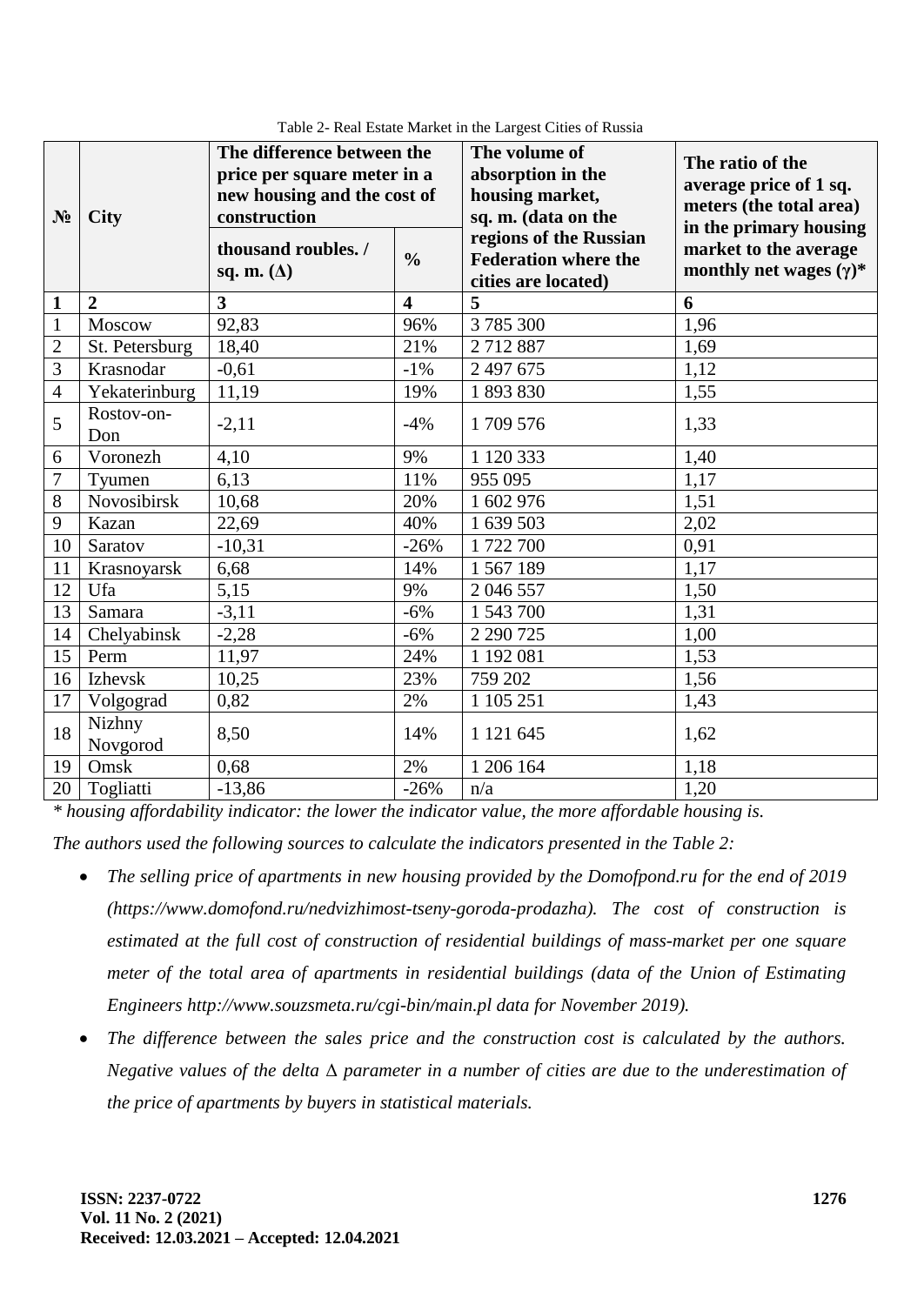*The analytical material of the Bank of Russia emphasized that the demand for apartment housing largely depends on the availability of mortgage lending [7]. According to experts "Expert Rating Agency" [\(https://www.raexpert.ru/researches/banks/ipoteka\\_2019\)](https://www.raexpert.ru/researches/banks/ipoteka_2019) [8], mortgage is the main market tool for acquiring housing in new housing: more than 50% of transactions are concluded with involving it. Therefore, to estimate the volume of absorption in the housing market (the actual volume of apartments sold for a certain period of time), we use the volume of mortgage loans issued by the constituent entities of the Russian Federation in 2019 (according to the Bank of Russia, https://www.cbr.ru/banking\_sector/statistics/). Considering that the half of the funds for new housing is invested by citizens themselves, the absorption should be twice the amount of mortgage loans. However, taking into account the observed active growth of mortgages, we accept for the calculation (Table 2, column 5) a conservative correction factor to the amount of loans of 1.5 for absorption volumes.*

*In order to determine the ratio of the average price of 1 sq. meter of the total area in the new housing market to the average monthly net salary, the authors used Domofpond.ru data at the end of 2019 [\(https://www.domofond.ru/nedvizhimost-tseny-goroda-prodazha\)](https://www.domofond.ru/nedvizhimost-tseny-goroda-prodazha) and the data of the RIA Rating [\(https://ria.ru/20191007/1559447334.html,](https://ria.ru/20191007/1559447334.html) estimations of RIA Rating according to Rosstat, in which average salaries by city (net of personal income tax) are calculated on the basis of municipal statistics for January-June 2019 for large and medium-sized enterprises). The use of average wages by city is less accurate for estimation than the use of average per capita income, however, it allows using the existing statistical base without additional research and gives a lower bound on the purchasing power of citizens.*

An analysis of the summary data on the real estate market in the largest cities of Russia (Table 2, columns 3 and 4) shows the following. The difference between the price per square meter of an apartment on the new housing market and the cost of construction is about 11.7% on average for the sample (except Moscow and St. Petersburg). This difference for Moscow is 96%. St. Petersburg, Yekaterinburg, Novosibirsk, Kazan, Perm, Izhevsk are in the range from 19% to 40%. Voronezh, Tyumen, Krasnoyarsk, Ufa, Volgograd, Nizhny Novgorod, Omsk show a positive difference. There are some cities in a negative zone: Krasnodar, Rostov-on-Don, Saratov, Samara, Chelyabinsk, Togliatti. Apparently, statistics for these cities is significantly distorted, and it is worth conducting a special and more detailed study, taking into account the possible localization of construction areas and their discrepancy with areas of active sales.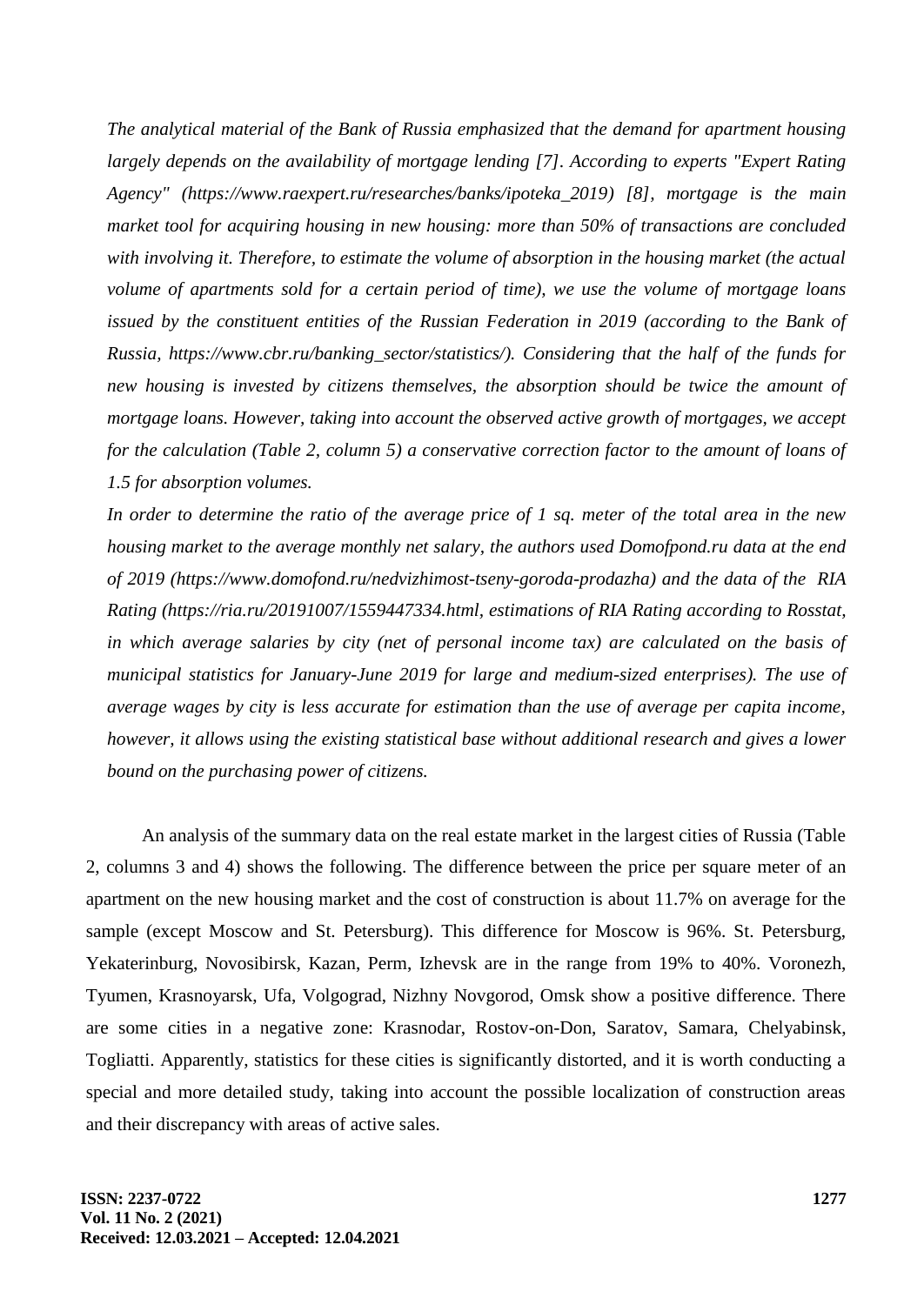The data in Table 2 allows us to calculate the specific diagrams for cities (Exhibit 2) according to the model suggested in the Exhibit 1.



Exhibit 2- A Set of Graphs for Calculating the Volume of Necessary Sales to Ensure Renovation in Cities (Graphs are given for Cities for which  $\beta$  > 0)

After calculating the required volume of sales (to ensure the demolition of all old uncomfortable housing), it is necessary to compare this volume with the potential of the city. First, it is required to calculate the entire volume of new construction, i.e. to sum up housing for resettlement and housing for sale (**Sdemolished + Ssale**).

Secondly, the volume of new construction should be compared with possible capacity constraints (the presence of contractors and design organizations, construction equipment and materials) [9, 10].

Thirdly, it is necessary to estimate the ability of the real estate market in each city to absorb the calculated sales volume (**Ssale**), that is, to set the upper bar, i. e. sales limit (**L)** [11]. Here, the growth in sales can be considered equivalent to the growth in the number of mortgage taken by citizens, which can double as much as possible compared to the current level, that is, per year **lim Ssale = L.** The value of the limit L was calculated by the authors according to the data in Table 2: absorption volume multiplied by 2 (doubling sales).

Leaders of the sample in terms of sales limit are the following: Moscow (7.57 mln sq. m.), St. Petersburg (5.42 mln. sq. m.), Krasnodar (4.99 mln. sq. m.), Chelyabinsk (4,58 million sq. m.), Ufa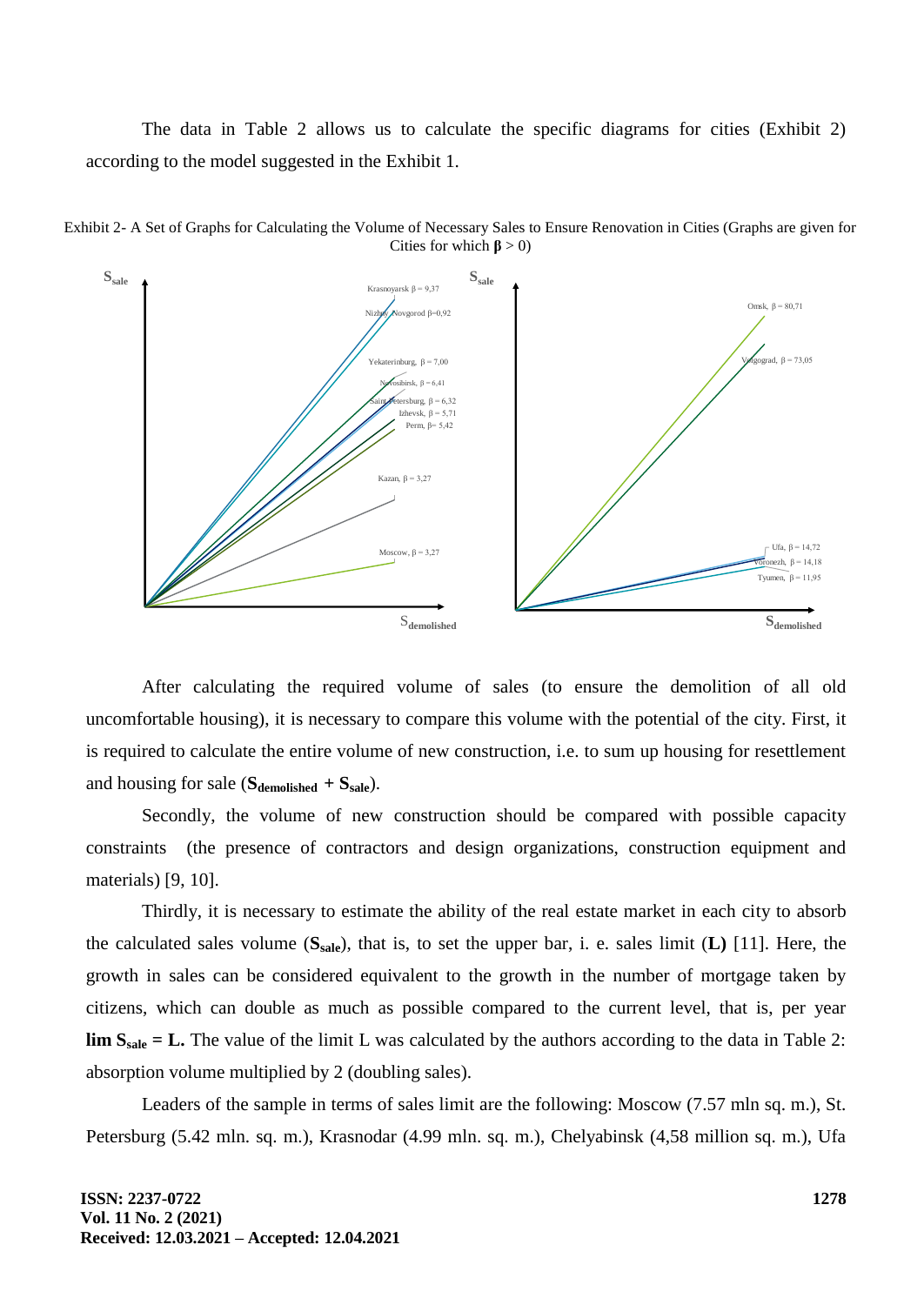(4.09 million sq. m.). The lowest rates are in Izhevsk (1.51 million sq. m.) and Tyumen (1.91 million sq. m.).

It is noteworthy that Krasnodar, which has the lowest prices in the housing market entered the top three in terms of the potential sales limit. The high absorption rate is explained by the following facts. In terms of housing commissioning in 2019, Krasnodar follows Moscow and St. Petersburg. At the same time, according to EMISS estimates, the Krasnodar region has the highest housing affordability among the considered subjects of the Russian Federation (60% is the share of households that have the opportunity to purchase housing using their own and borrowed funds).

Indirect evidence of the relevance of assessing the sales limit through the volume of absorption and mortgage loans is the actual data on the increase in mortgages. For example, over the past five years (since 2014) in Moscow and St. Petersburg, the volume of mortgage loans has doubled (with a simultaneous decrease in the rate from 12.5% to 8.97% in Moscow and 8.83% in St. Petersburg by the end of 2019).

The possibility of an increase in the interest of city residents in the buying (with the help of mortgage loans) new housing in the areas of renovation (areas of existing development) is associated with the following factors: level of socio-economic development of the city, the welfare of citizens. It can be characterized, in particular, by the ratio of the average price of 1 sq. meters of total area in the new housing market to the average monthly net wages (calculated coefficient **γ**) - see table 2, column 6. The lowest values of this ratio (indicating a relatively higher affordability of housing) are in Saratov (0.91) and Chelyabinsk (1.00). The highest values are in Kazan (2.02), Moscow (1.96), St. Petersburg (1.69).

The difference between the cost of construction and the price of sales, in addition to creating a fundamental opportunity (i.e., a source of funds) for renovation, predetermines the main parameters of the program. In addition to the resettlement coefficient (**Kresettlement**), it includes, in accordance with the accepted methodological approach [12, 13, 14, 15], the renovation coefficient (**K**<sub>renovation</sub>). This coefficient shows the ratio of newly built areas (for resettlement and sale) to the demolished. In an integral way it characterizes a way the decisions in territorial development plans for renovation areas are made.

$$
K_{renovation} = \frac{S_{resettlement} + S_{ sale}}{S_{demolished}}
$$
 (5)

Putting the formula 1 in the formula 5, considering **Sresettlement = Sdemolished \* Kresettlement** we get a function of a type  $\mathbf{K}_{\text{renovation}} = f(\Delta)$ , namely:

$$
K_{renovation} = K_{resettlement} \left( 1 + \frac{C_{resettlement}}{\Delta} \right) \tag{6}
$$

**ISSN: 2237-0722 Vol. 11 No. 2 (2021) Received: 12.03.2021 – Accepted: 12.04.2021**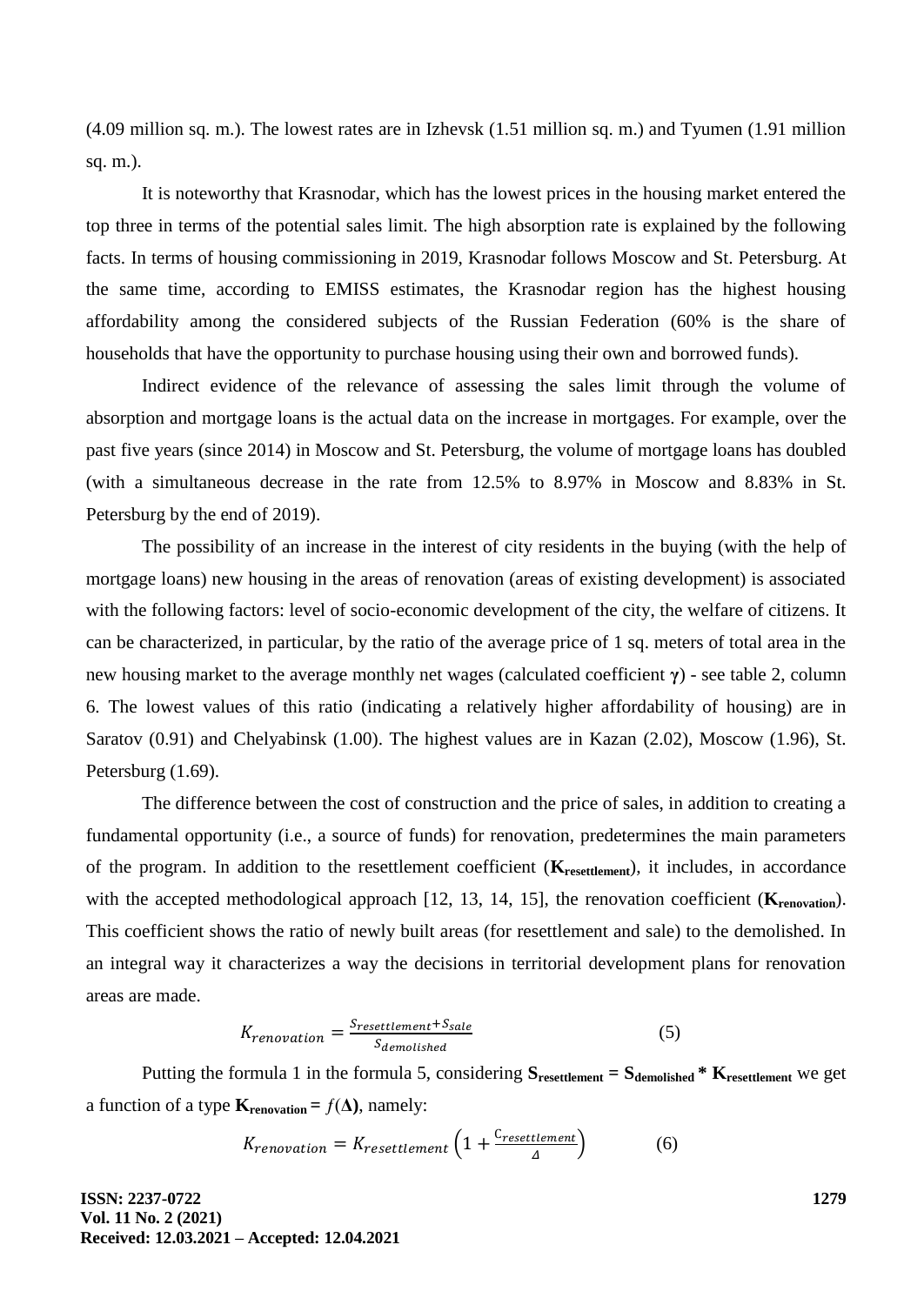This expression for the renovation coefficient shows that it is always higher than the resettlement coefficient (in order to provide all resettled persons with housing during the renovation process), and that at a constant construction expenses it is inversely related to the parameter **Δ** (Exhibit 3).





Exhibit 3 demonstrates that the low difference between the sales and the construction expenses of the housing being sold makes it necessary to provide for a high renovation ratio in territorial development plans, to significantly increase the number of storeys and building density above the level required for the resettlement of citizens. As sales efficiency grows, the **Δ** increases, and the **Krenovation** ratio decreases, asymptotically approaching the **Kresettlement** level. With **Kresettlement** = 1.3 (according to Moscow's experience) and the ratio  $C_{\text{resettlement}}/\Delta = 1$  (the cost of housing construction for resettlement equals **Δ**), the renovation coefficient (**Krenovation**) is 2.6, thus a comfortable level of urban planning is provided.

Considering the paramount importance of sales profitability for assessing the parameters of renovation in cities, formulas (1) and (5) can be transformed into the function  $S_{\text{ sale}} = f(S_{\text{demolished}}, Δ)$ . We will introduce the reciprocal of  $\beta$  (see formula 3), – additional parameter of specific profitability of sales (**ω**):

$$
\omega = \frac{\Delta}{K_{resettlement} * C_{resettlement}}
$$
(7)

From formula (7), taking into account expression (4), we obtain:

$$
S_{\text{safe}} = \frac{1}{\omega} * S_{\text{resettlement}} \tag{8}
$$

**ISSN: 2237-0722 Vol. 11 No. 2 (2021) Received: 12.03.2021 – Accepted: 12.04.2021** **1280**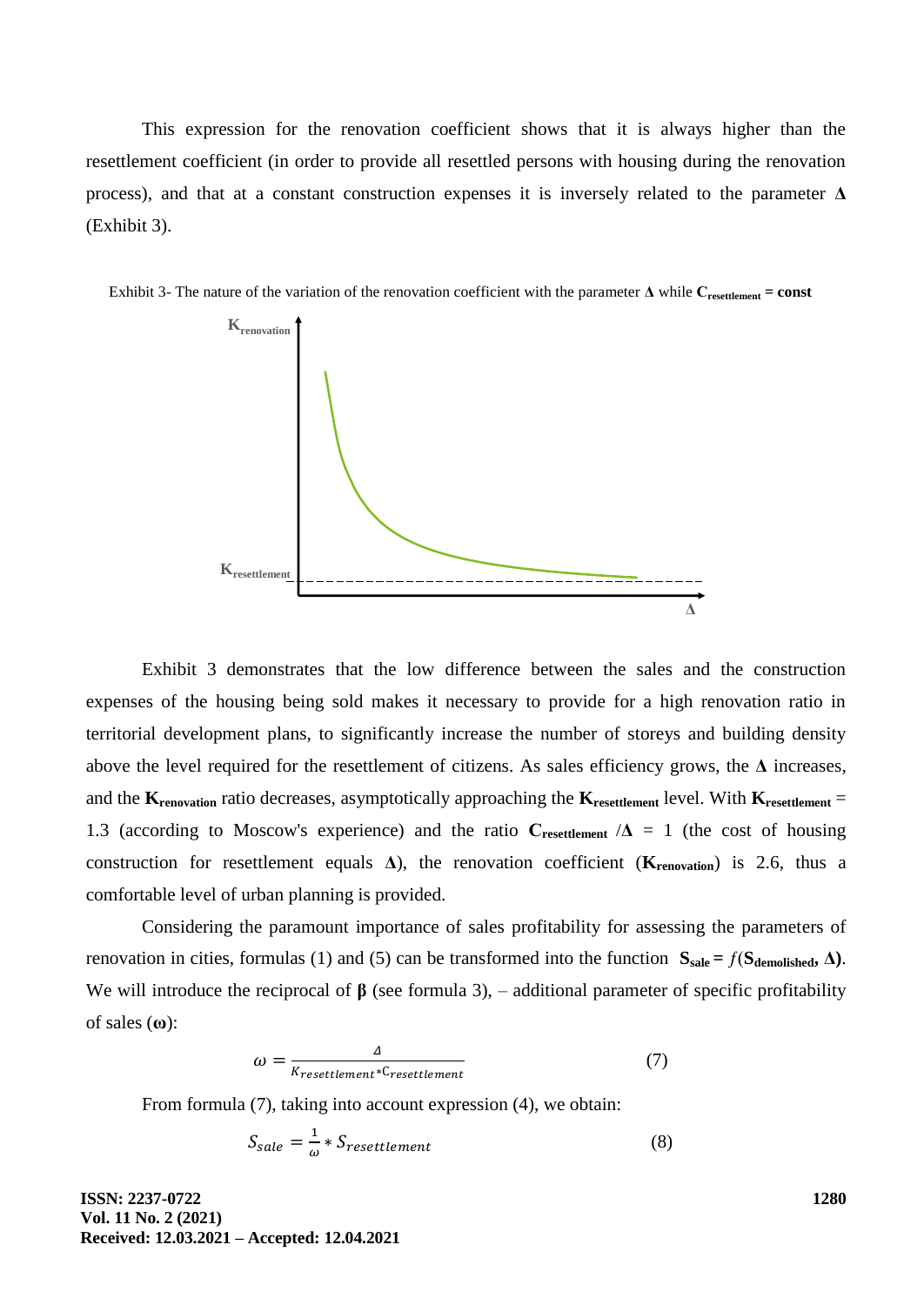The higher the specific return, the less housing needs to be sold to support resettlement and demolition. According to Tables 1 and 2, a set of hyperbolas was calculated with the use of a formula (8) for the cities of Russia considered in this article (for which data on assessing the volume of housing areas to be replaced is available.

Exhibit 4- Variation of the Required Volume of Sales during the Renovation with the Specific Profitability (the Graphs are Built with Averaged Positive Values of **ω** in the Range from 0.1 to 1.5)



a) Cities with a Total Area of housing to be Replaced over 10 Million Square Meters

b) Cities with a Total Area of housing to be Replaced from 8 to 10 Million Square Meters



**ISSN: 2237-0722 Vol. 11 No. 2 (2021) Received: 12.03.2021 – Accepted: 12.04.2021**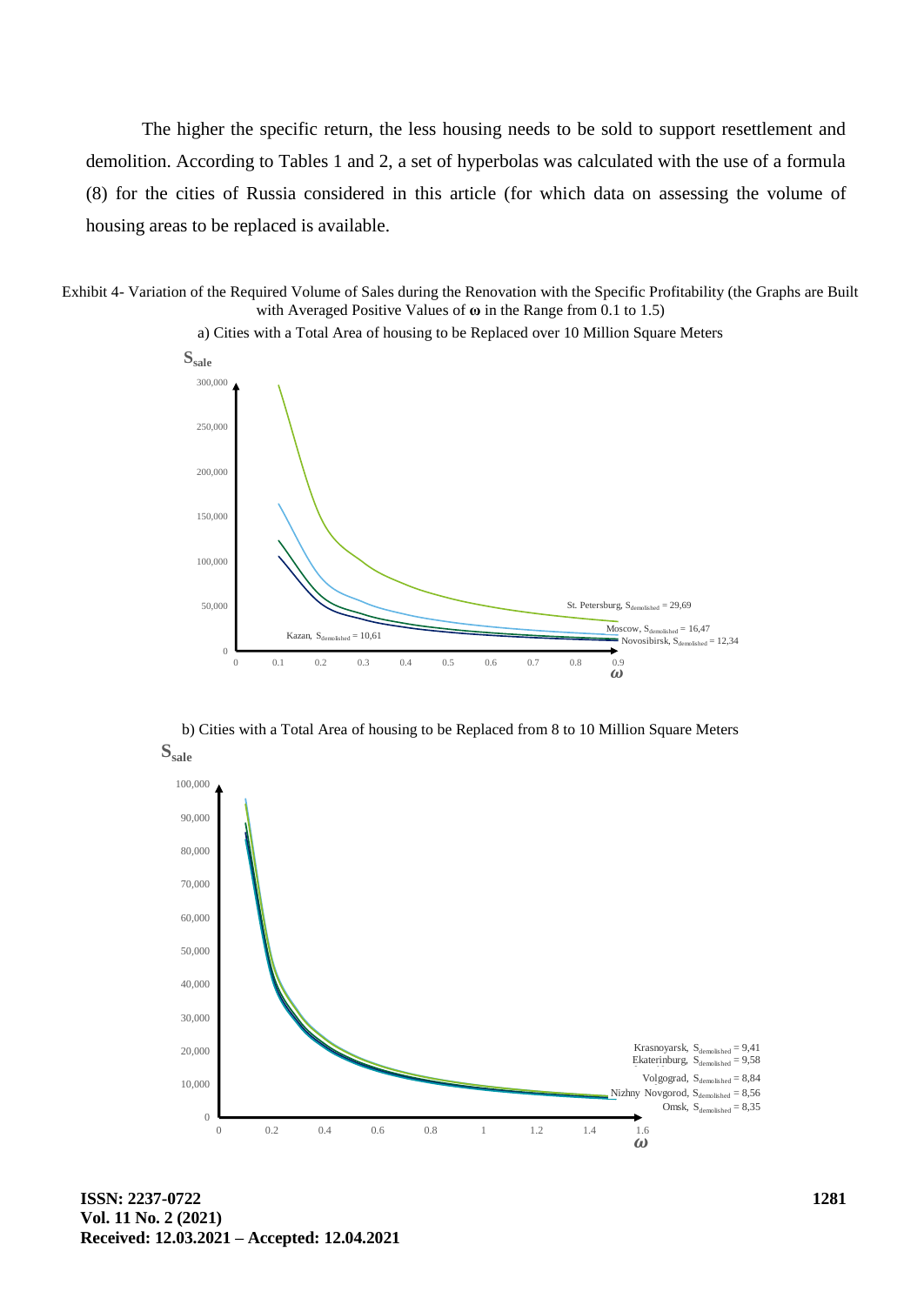

с) Cities with a Total Area of Housing to be Replaced Leaa Thea 8 Million Square Meters

For example, in St. Petersburg, where the potential area of housing to be replaced is estimated at 29.7 million square meters, with a ratio of specific profitability  $\omega = 1.1$ , it is necessary to sell 26.9 million sq. m., and with  $\omega = 1.5$ , you will need to sell 19.8 million sq. m. (27% less).

In order to determine the total duration of the renovation program, the organizational modes of construction at the demolition site, the possibility of using launch sites during the deployment period, the duration of the resettlement of residents, etc. should be taken into account.

#### **4. Conclusion**

Thus, there are the major calculated parameters: the specific profitability of sales (**ω**), The ratio of the average price of 1 sq. meters (the total area) in the primary housing market to the average monthly net wages (**γ**), sales limit (**L**) the proportion of buildings (by area) that are potential participants in the renovation program in the city's housing stock (**Z**). These parameters allow to comprehensively assess the possibility of renovation in a particular city.

### **References**

Kievskiy, L.V., Kievskaya R.L., & Mareev U.А. (2015). Main Methodic Directions of Forming the Urban Development Rating. *Housing Construction, 12,* 3-8.

**ISSN: 2237-0722 Vol. 11 No. 2 (2021) Received: 12.03.2021 – Accepted: 12.04.2021**